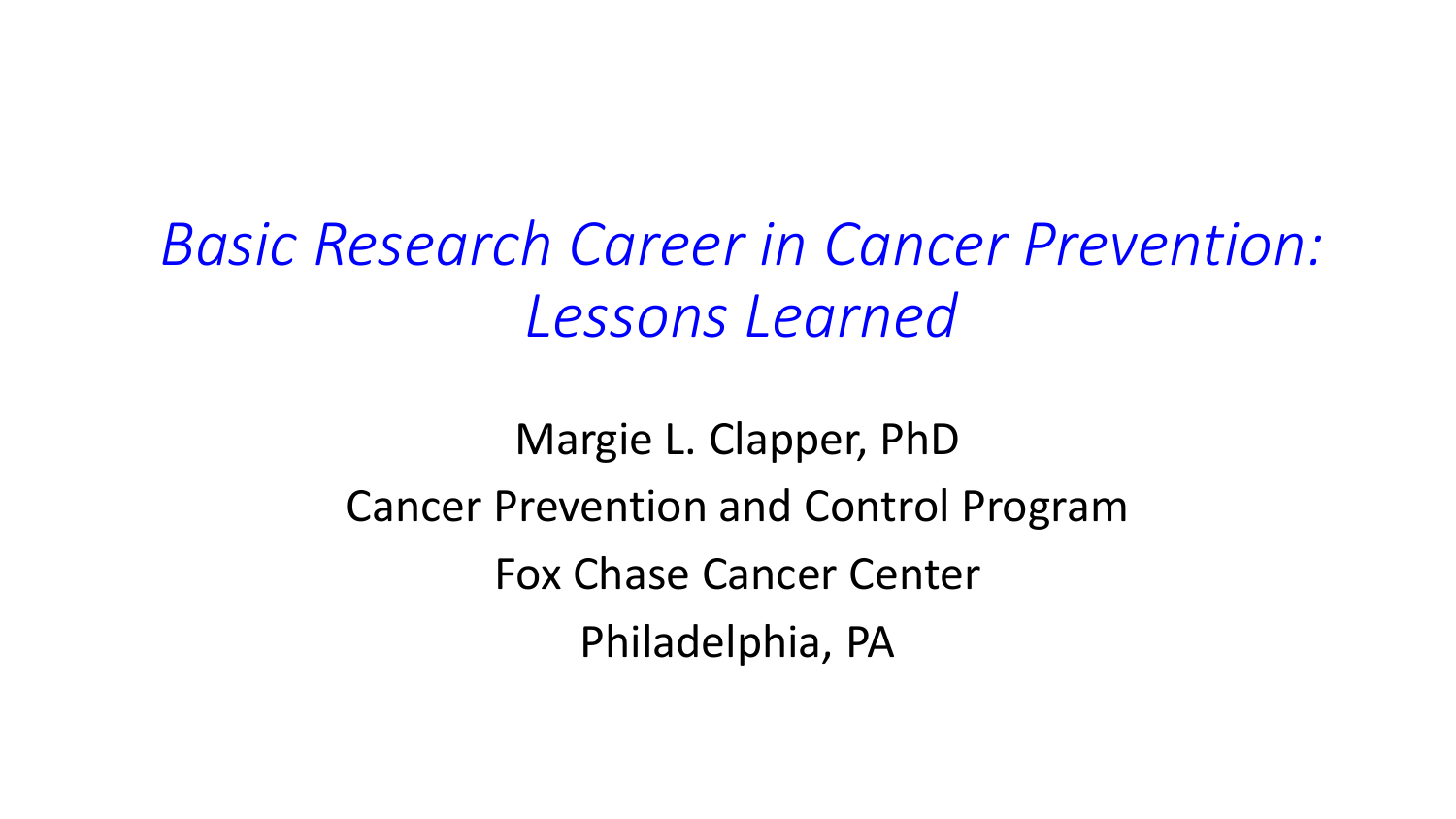### *Career Path*

- PhD Genetics and Cell Biology, University of Connecticut at Storrs
- Postdoctoral Associate Dept. Pharmacology, Fox Chase Cancer Center (FCCC)
- Assistant/Associate Professor Division of Population Science, FCCC
- Professor Cancer Prevention and Control Program
- Deputy Scientific Director FCCC
- Samuel M.V. Hamilton Endowed Chair in Cancer Prevention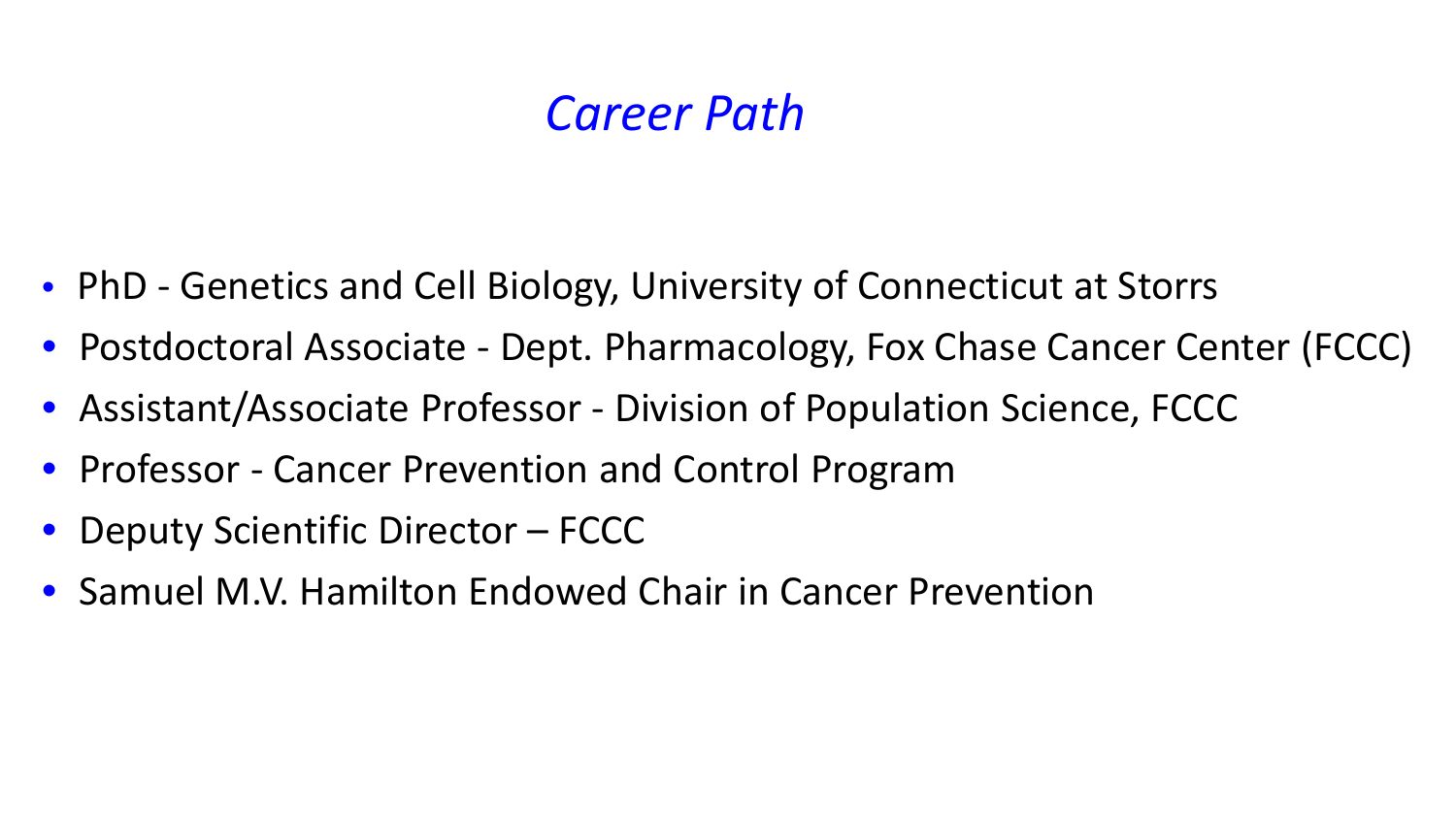# *Responsibilities*

- PI Laboratory
- Member of Senior Leadership Team
- Co-leader Cancer Prevention and Control Program
- Associate Chair Institutional Animal Care and Use Committee
- Mentor Junior Faculty and Postdocs
- Chair Facility Advisory Committees Biostatistics and Bioinformatics, Histology
- Associate Editor Cancer Prevention Research
- Prime Contractor Efficacy and Intermediate Endpoint Biomarkers, DCP, NCI
- Ad hoc Reviewer NIH Study Sections; NCI IRG Subcommittee A for Review of Cancer Centers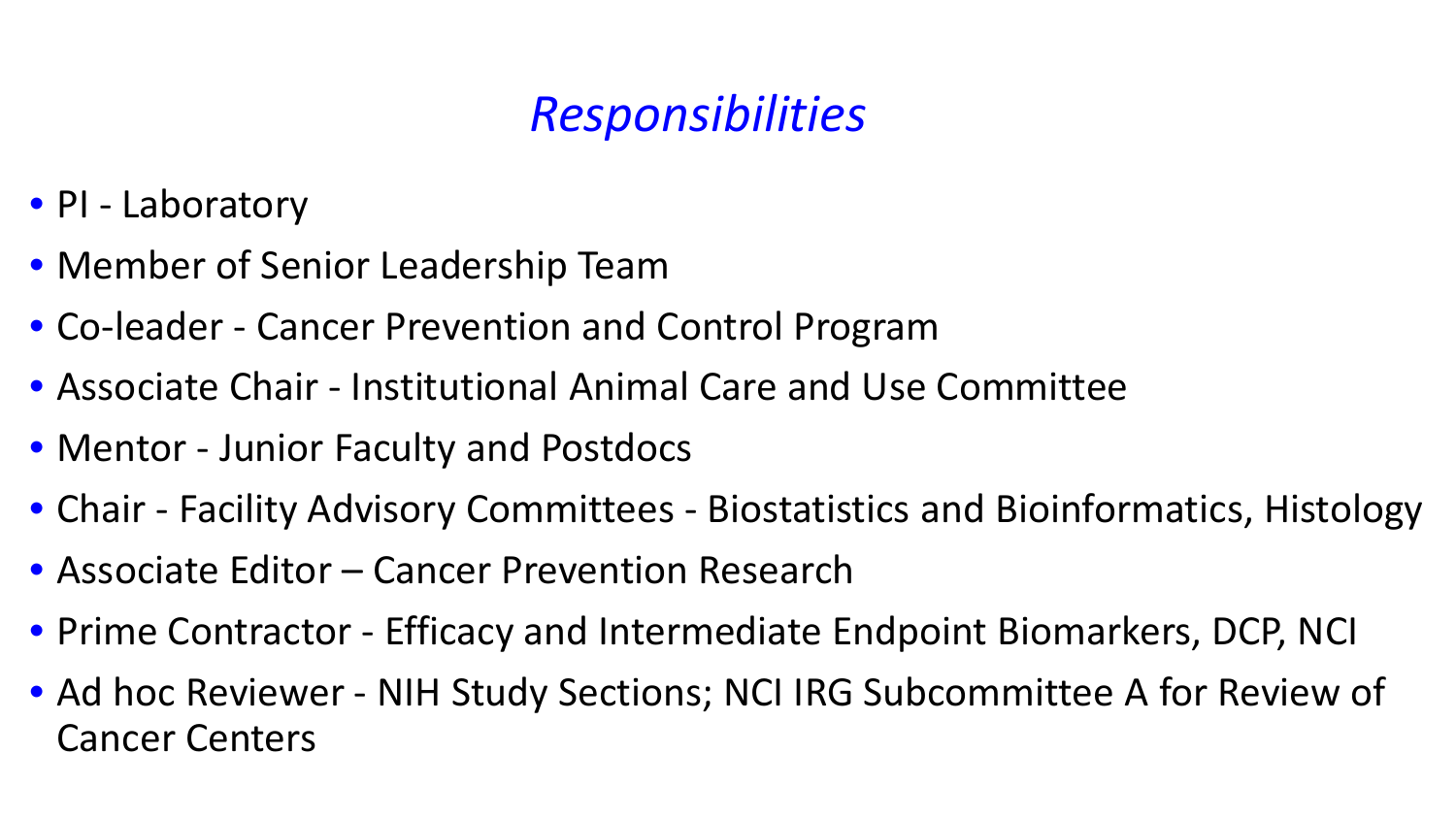## *Funding Sources*

#### • NCI

- R01s, R21s, R03s and Supplements
- PREVENT Cancer Preclinical Drug Development Program, DCP
- Industry
- Foundations
- Philanthropy
- Intellectual Property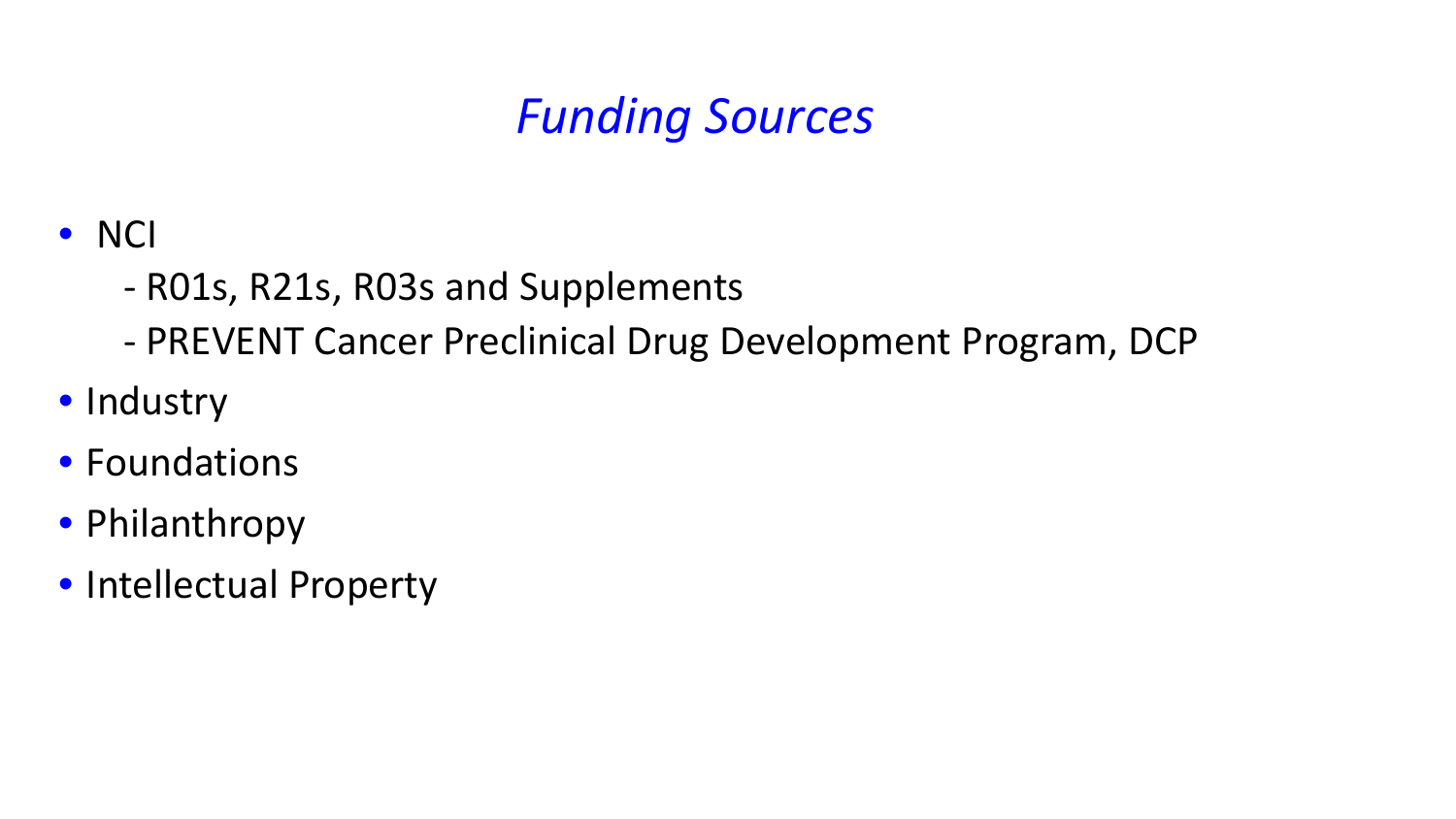## *Key to Success*

- Maintain a translational focus
	- Characterize the clinical relevance of model systems
	- Identify a target population for intervention
- Assemble multi-disciplinary working groups
	- Clinical, preclinical, specialized expertise, biostatistics, etc.
- Employ cutting-edge technologies
- Select collaborators with a proven track record of success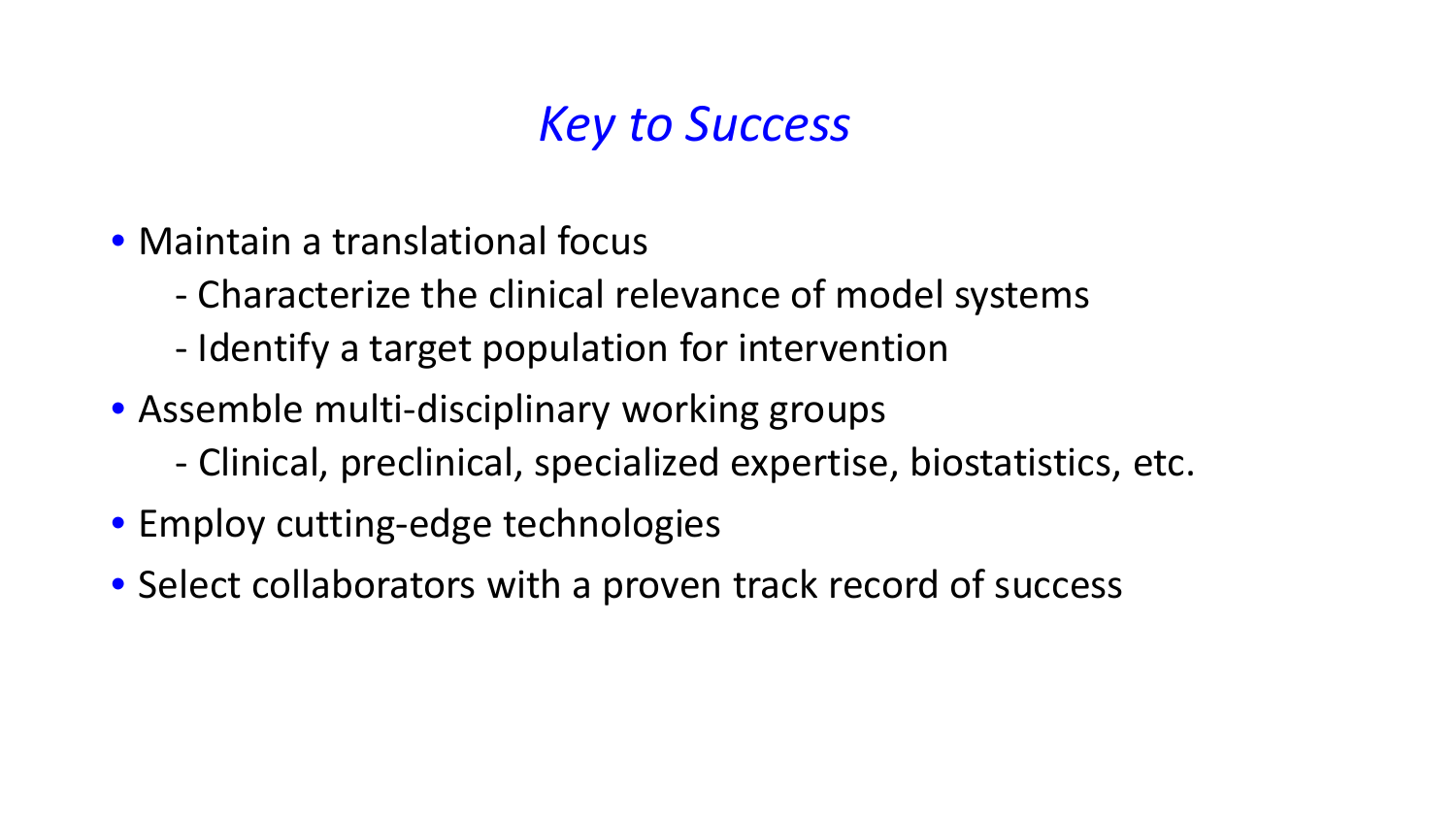# *Network with Peers*

- Establish a strong mentoring team
- Obtain critiques/reviews prior to submission
	- Grants
	- Publications
- Seek advice candidate interviews, personnel management
- Become acquainted with national experts in the field

*Remain coachable!*